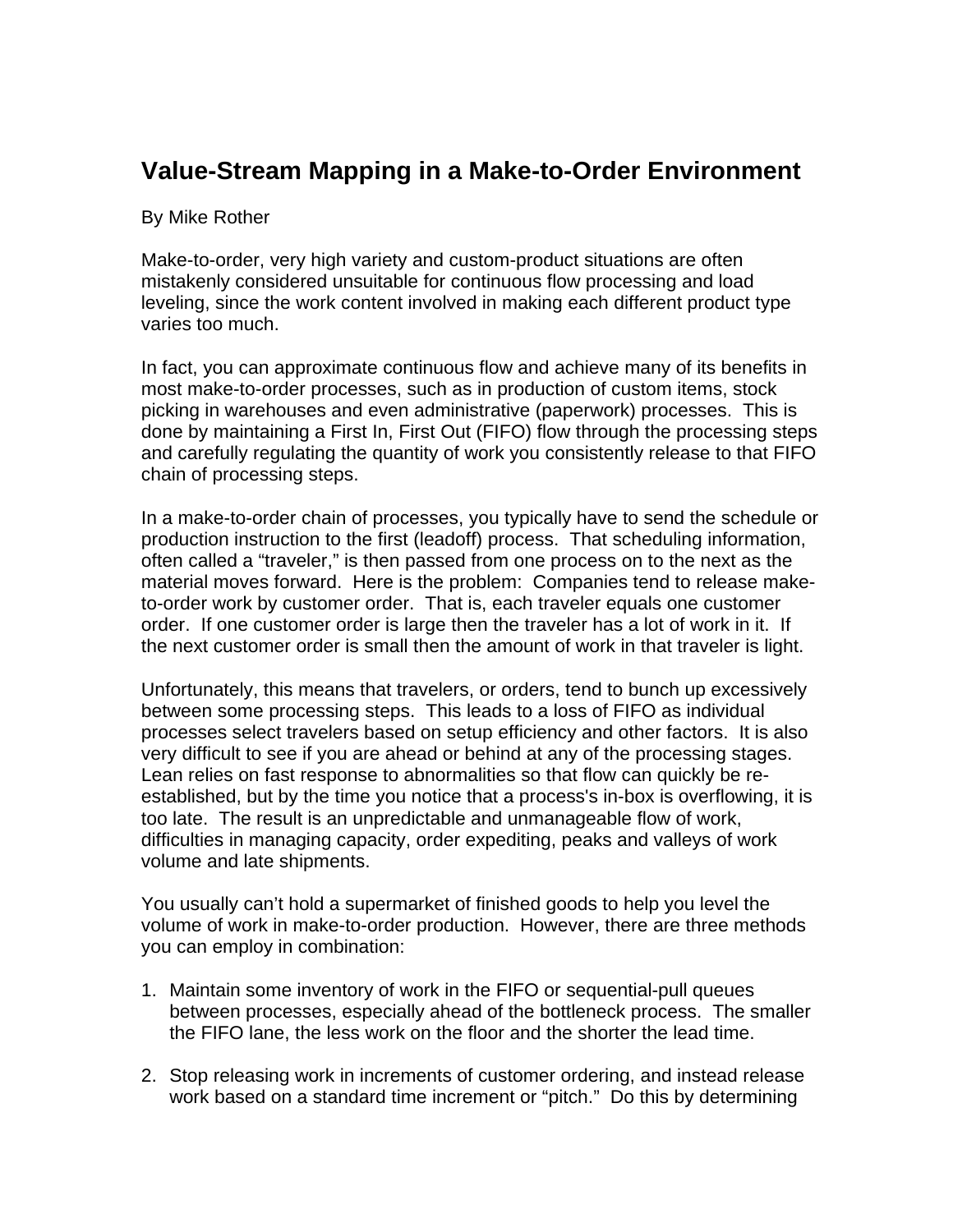what is the bottleneck operation in the critical path of your make-to-order process. Then break orders down not by customer, but into equal time increments of work based on the bottleneck capacity.

3. Since orders tend to become firm a few days ahead of their shipping date, you can build ahead somewhat when you need to fill slow gaps. (This is for volume fluctuations, not for fundamental shifts in demand rate, which require adjusting capacity.) At any given time, you may be working right to customer requirement or slightly ahead. But most importantly, your processes will have steady and thus more manageable work.

Let's look at an example. If the bottleneck process is painting as shown in the simplified value-stream map below, you might release one hour's worth of painting work to the FIFO chain of processes once every hour. This means that you need to break each customer order down into one-hour increments of painting work and release one such increment to the value steam once every hour. (Of course, if you can paint one-for-one in line and get rid of the separate batch painting area, all the better. Then there would be a different bottleneck to set the pace for the flow.)



Developing Flow in a Make-to-Order Environment

The result is a much more predictable flow that quickly highlights flow-interrupting abnormalities and is very similar to continuous flow processing.